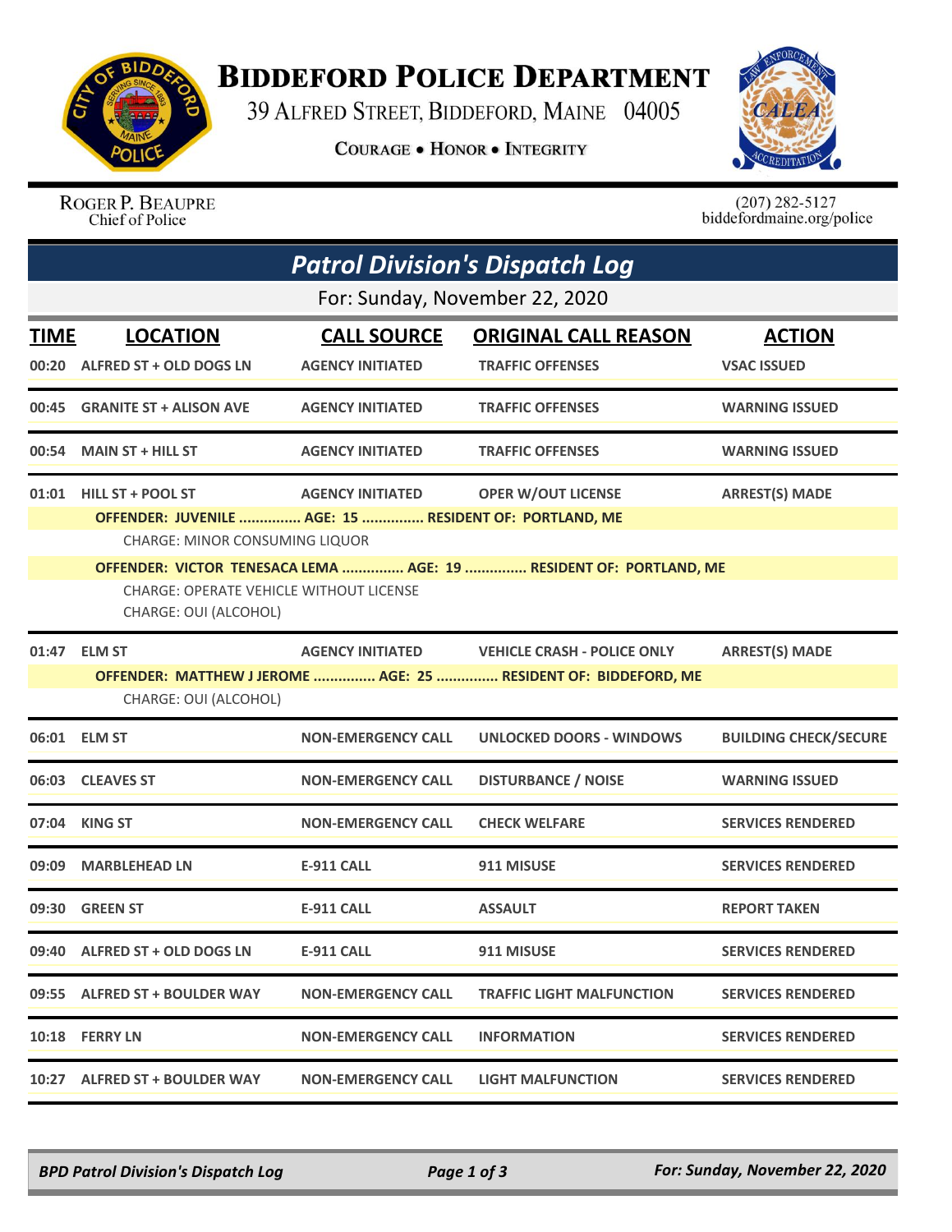| <b>TIME</b> | <b>LOCATION</b><br>10:34 OLD POOL RD | <b>CALL SOURCE</b><br><b>E-911 CALL</b> | <b>ORIGINAL CALL REASON</b><br>911 MISUSE | <b>ACTION</b><br><b>DISPATCH HANDLED</b> |
|-------------|--------------------------------------|-----------------------------------------|-------------------------------------------|------------------------------------------|
|             | 10:50 CRESCENT ST                    | <b>NON-EMERGENCY CALL</b>               | <b>DISTURBANCE / NOISE</b>                | <b>REPORT TAKEN</b>                      |
| 11:33       | <b>KING ST</b>                       | <b>WALK-IN AT STATION</b>               | <b>DEATH ATTENDED &amp; UNATTENDED</b>    | <b>REPORT TAKEN</b>                      |
|             | 11:51 CRESCENT ST                    | <b>NON-EMERGENCY CALL</b>               | <b>DISTURBANCE / NOISE</b>                | <b>WARNING ISSUED</b>                    |
|             | 11:57 SOUTH ST                       | <b>NON-EMERGENCY CALL</b>               | <b>WARRANT ARREST</b>                     | <b>SERVICES RENDERED</b>                 |
|             | 12:23 WENTWORTH ST                   | <b>NON-EMERGENCY CALL</b>               | <b>CIVIL COMPLAINT</b>                    | <b>CIVIL COMPLAINT</b>                   |
|             | 13:52 POOL ST                        | <b>E-911 CALL</b>                       | 911 MISUSE                                | <b>SERVICES RENDERED</b>                 |
|             | 14:06 SOUTH ST + KOSSUTH ST          | <b>AGENCY INITIATED</b>                 | <b>TRAFFIC OFFENSES</b>                   | <b>WARNING ISSUED</b>                    |
|             | 14:09 WENTWORTH ST                   | E-911 CALL                              | <b>DISTURBANCE / NOISE</b>                | <b>SERVICES RENDERED</b>                 |
|             | 14:31 GEORGE ST                      | <b>NON-EMERGENCY CALL</b>               | <b>THEFT</b>                              | <b>REPORT TAKEN</b>                      |
|             | 14:44 FOSS ST                        | <b>NON-EMERGENCY CALL</b>               | <b>DISTURBANCE / NOISE</b>                | <b>REPORT TAKEN</b>                      |
| 15:17       | <b>ROCKY WAY</b>                     | <b>E-911 CALL</b>                       | 911 MISUSE                                | <b>SERVICES RENDERED</b>                 |
| 15:26       | <b>BIDDEFORD GATEWAY CTR</b>         | <b>E-911 CALL</b>                       | 911 MISUSE                                | <b>DISPATCH HANDLED</b>                  |
|             | 15:34 SOUTH ST                       | <b>AGENCY INITIATED</b>                 | <b>TRAFFIC OFFENSES</b>                   | <b>WARNING ISSUED</b>                    |
|             | 15:40 KING ST                        | <b>WALK-IN AT STATION</b>               | <b>ARTICLES LOST/FOUND</b>                | <b>SERVICES RENDERED</b>                 |
|             | 15:40 KING ST                        | <b>NON-EMERGENCY CALL</b>               | <b>CIVIL COMPLAINT</b>                    | <b>CIVIL COMPLAINT</b>                   |
|             | 16:34 POOL ST + KYLE LN              | <b>AGENCY INITIATED</b>                 | <b>TRAFFIC OFFENSES</b>                   | <b>VSAC ISSUED</b>                       |
|             | <b>16:53 PIKE ST</b>                 | <b>WALK-IN AT STATION</b>               | <b>ALL OTHER</b>                          | <b>SERVICES RENDERED</b>                 |
|             | 17:23 MAY ST                         | <b>AGENCY INITIATED</b>                 | <b>TRAFFIC OFFENSES</b>                   | <b>WARNING ISSUED</b>                    |
|             | 17:35 MAIN ST                        | <b>AGENCY INITIATED</b>                 | <b>TRAFFIC OFFENSES</b>                   | <b>WARNING ISSUED</b>                    |
|             | 17:36 ELM ST                         | <b>AGENCY INITIATED</b>                 | <b>TRAFFIC OFFENSES</b>                   | <b>WARNING ISSUED</b>                    |
|             | 17:52 ST MARYS ST                    | <b>NON-EMERGENCY CALL</b>               | <b>JUVENILE OFFENSES</b>                  | <b>SERVICES RENDERED</b>                 |
|             | 18:40 AMHERST ST                     | <b>NON-EMERGENCY CALL</b>               | <b>POLICE INFORMATION</b>                 | <b>NO ACTION REQUIRED</b>                |
|             | 19:16 GUINEA RD                      | <b>E-911 CALL</b>                       | 911 MISUSE                                | <b>NEGATIVE CONTACT</b>                  |
|             | 19:30 MEDICAL CENTER DR              | <b>E-911 CALL</b>                       | 911 MISUSE                                | <b>DISPATCH HANDLED</b>                  |

*BPD Patrol Division's Dispatch Log Page 2 of 3 For: Sunday, November 22, 2020*